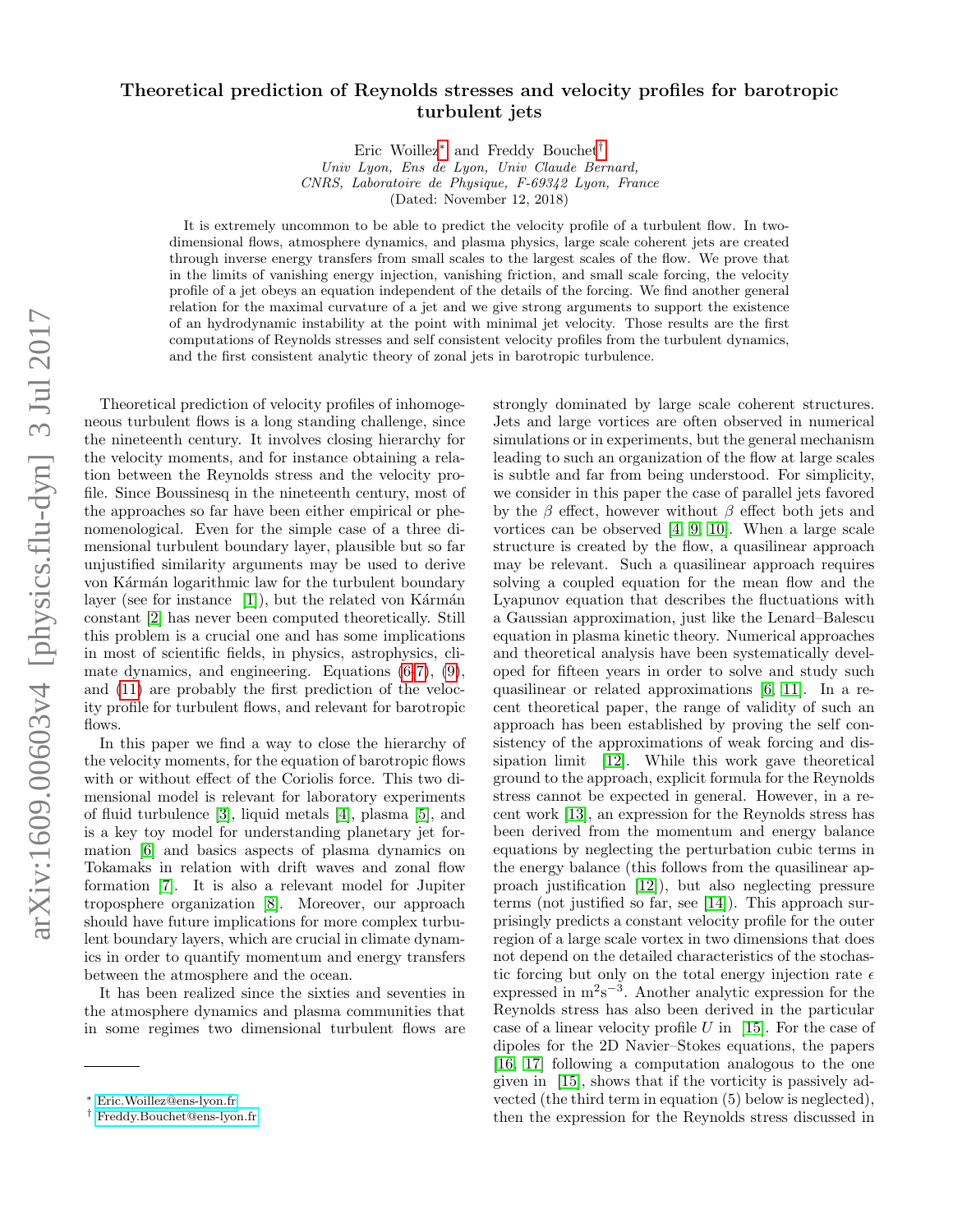[10] is recovered ( [\[17\]](#page-8-16) also discusses other interesting aspects related to parts of the flow for which this relation is not correct). What are the criteria for the validity of these results? Can we reconcile the different results giving a full theoretical justification and extend these for more general cases?

We start from the equations for a barotropic flow on a periodic beta plane with stochastic forcing

$$
\partial_t \mathbf{V} + \mathbf{V} \cdot \nabla \mathbf{V} = -r \mathbf{V} - \frac{1}{\rho} \nabla P + \beta_d y \begin{pmatrix} V_y \\ -V_x \end{pmatrix} + \sqrt{2\epsilon} \mathbf{f} \quad (1)
$$

where  $\mathbf{V} := \begin{pmatrix} V_x \\ V_y \end{pmatrix}$  $V_y$ ) is the two dimensional velocity field with  $\nabla$ **V** = 0. r models a linear friction, and f is a stochastic force white in time, with energy injection rate  $\epsilon$ ,  $\beta_d$  is the Coriolis parameter, y the north-south coordinate. Following [\[12\]](#page-8-11) we choose time and space units such that the mean kinetic energy is 1, and  $L_x = 1$ . The non dimensional equations for the vorticity  $\Omega = \nabla \wedge \mathbf{V}$  are

<span id="page-1-0"></span>
$$
\partial_t \Omega + \mathbf{V} . \nabla \Omega = -\alpha \Omega - \beta V_y + \sqrt{2\alpha} \eta \tag{2}
$$

where  $\eta = \nabla \wedge f$ , and **V** denotes from now on the nondimensional velocity. Now  $\alpha = L\sqrt{\frac{r^3}{\epsilon}}$  is a nondimensional parameter although we will often refer to it as the "friction".  $\beta = \sqrt{\frac{T}{\epsilon}} L^2 \beta_d$  is the nondimensional Coriolis parameter. Eq. [\(2\)](#page-1-0) still has three nondimensional parameters,  $\alpha$ ,  $\beta$  and K, the typical Fourier wavenumber where energy is injected.

Neglecting the pressure and cubic terms in the energy balance and enstrophy balance, it is straightforward to obtain the Reynolds stress expression

<span id="page-1-1"></span>
$$
\langle uv \rangle = \frac{\epsilon}{U'} \tag{3}
$$

where  $U' = dU/dy$ . This generalizes the result obtained for a vortex [\[13\]](#page-8-12) to the case of a jet with mean velocity U. Is it possible to justify those hypothesis on theoretical ground, uncover the validity range of [\(3\)](#page-1-1), and to generalize it? We note that detailed numerical studies of the energy balanced has been discussed in several papers [\[10,](#page-8-9) [18,](#page-8-17) [19\]](#page-8-18).

In order to derive eq. [\(3\)](#page-1-1), the key idea is to use the already justified [\[12\]](#page-8-11) quasilinear approximation in the limit of small forces and friction (inertial regime,  $\alpha \ll 1$ ), and to further consider the limit of small scale forcing  $(K \gg 1)$ , with fixed  $\beta$ . In these limits, energy is injected at small scale and is dissipated at the largest scale of the flow.  $\alpha \ll 1$  is the proper regime for most geophysical turbulent flows, for instance for giant gaseous planets like Jupiter [\[20,](#page-8-19) [21\]](#page-8-20), and many two dimensional or rotating turbulence experiments. The small scale forcing limit  $K \gg 1$  is the most common framework for turbulence studies (see for ex. [\[14\]](#page-8-13)) and relevant for Jupiter troposphere. Also, computing the pressure from the Navier-Stokes equations involves inverting a Laplacian. It is thus natural to expect the pressure term to have a power expansion in the parameter  $\frac{1}{K}$ , and thus vanish in the

limit of large  $K$ . The main idea is then to separate the flow **V** in two parts,  $\mathbf{V}(\mathbf{r},t) = U(y,t)\mathbf{e}_x + \begin{pmatrix} u(\mathbf{r},t) \\ v(\mathbf{r},t) \end{pmatrix}$  $v(\mathbf{r},t)$  $\setminus$ . The mean velocity  $U(y)\mathbf{e}_x = \frac{1}{L_x} \int dx \mathbb{E}[\mathbf{V}(x, y)]$  called the *mean flow* or *zonal flow*, is defined as both the zonal and stochastic average of the velocity field. In the following, the bracket  $\langle \rangle$  will be used for this zonal and stochastic average. We are left with two coupled equations, one governing the dynamics of the mean flow, the other one describing the evolution of eddies. In the limit where  $\alpha$  is small, it has been proven that fluctuations are where  $\alpha$  is small, it has been proven that include to reglect non-<br>of order  $\sqrt{\alpha}$  and thus it is self-consistent to neglect nonlinear terms in the equation for fluctuations [\[12\]](#page-8-11). Then one can justify [\[12\]](#page-8-11) that, at leading order in  $\alpha$ , the full velocity field statistics are described by a quasi-Gaussian field (the velocity field is not Gaussian, but the marginals when the zonal flow is fixed are Gaussian, justifying a posteriori a second order closure corresponding to the quasilinear approximation). Using also the incompressibility condition, we obtain the quasilinear model

$$
\partial_t U = -\alpha \left[ \partial_y \langle uv \rangle + U \right] \tag{4}
$$

<span id="page-1-2"></span>
$$
\partial_t \omega + U \partial_x \omega + (\beta - U'')v = -\alpha \omega + \eta \tag{5}
$$

where we have introduced  $\omega = \partial_x v - \partial_y u = \Delta \psi$ , the vorticity of the fluctuations. Eq. [\(4\)](#page-1-2) shows that the typical time scale for the evolution of the mean flow  $U$  is  $\frac{1}{\alpha}$  which is, following our assumption  $\alpha \ll 1$ , much larger than the time scale for the evolution of eddies. Using this time scale separation, we will consider that  $U$  is a constant field in the second Eq. [\(5\)](#page-1-2), and we will always solve  $\omega(t)$  for a given U. We follow the strategy:

- First we solve the linear Eq. [\(5\)](#page-1-2) and compute the stationary distribution  $\langle \omega^2 \rangle$  as a functional of U.
- The enstrophy balance for the fluctuations allows us to relate  $\langle \omega^2 \rangle$  to the divergence of the Reynolds stress tensor (see the Supplementary Material in appendix).
- Last we can use this expression to close the first Eq.  $(4)$ , and discuss possible stationary profiles U.

To reach the first objective, we take advantage of the asymptotic regimes  $\alpha \to 0$  and  $K \to \infty$ . When we take those two limits, it is natural to ask whether they commute or not, and which nondimensional parameter will govern the difference between  $\alpha \to 0$  first or  $K \to \infty$ first. Our asymptotic calculations show that the key parameter is the ratio between  $\frac{U''}{K}$  $\frac{\sqrt{n}}{K}$  and  $\alpha$ . Taking the limit  $\alpha \to 0$  first amounts to saying that  $\frac{U''}{\alpha K}$  is very large.<br>We first take the limit  $K \to \infty$  while keeping  $\alpha$  small

but finite. The idea is to write Eq. [\(5\)](#page-1-2) in an integral form using the Green function of the Laplacian, and use the fact that the Green function decreases very fast when  $K$  is large, which implies that the evolution of the flow is local in space. At this stage of the calculation,  $\alpha$  is small but finite, and the expression for the Reynolds stress depends both on  $\alpha$  and on the properties of the stochastic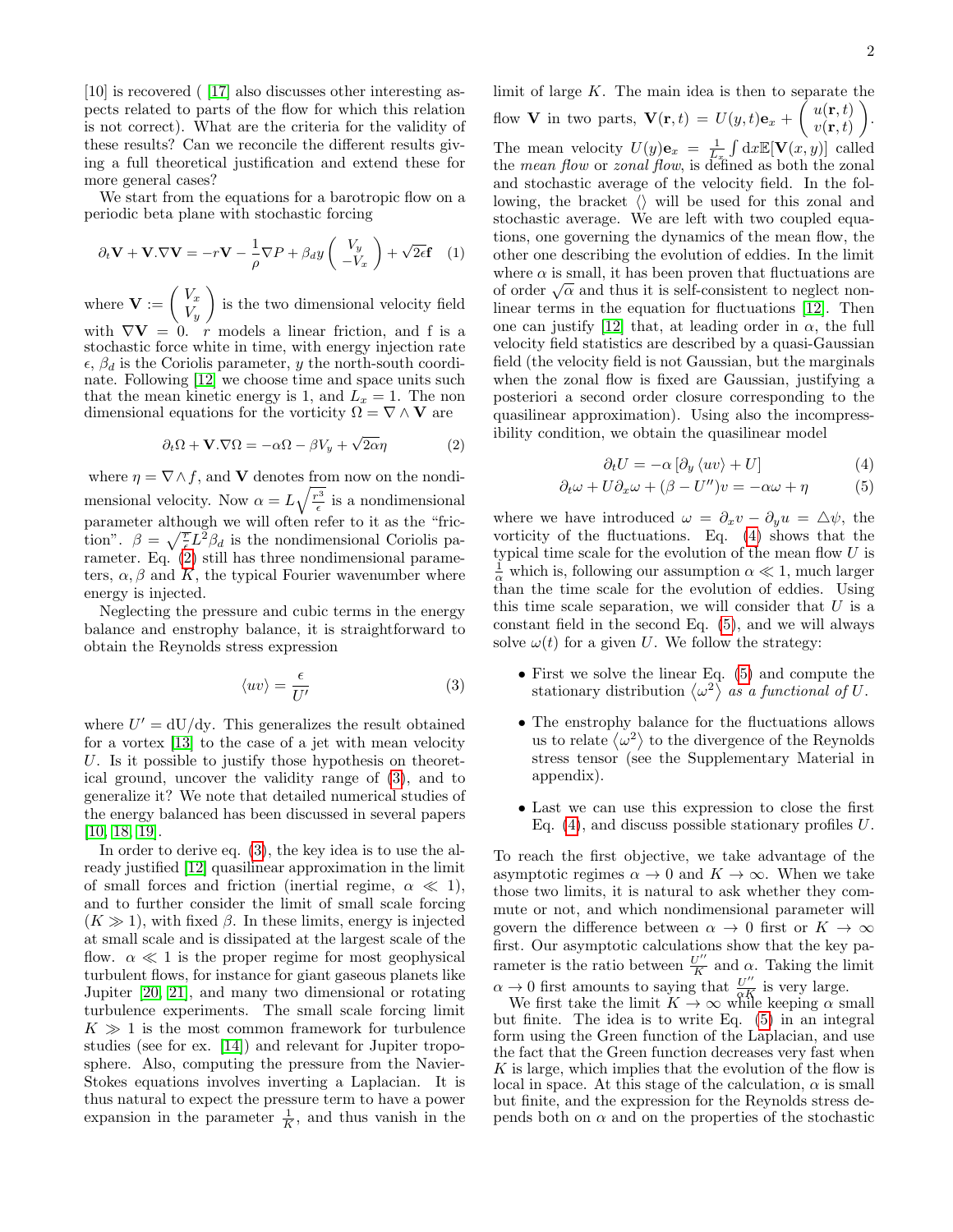forcing. The complete calculation is reported in the Supplementary Material [? ]. We emphasize that as long as  $\alpha$ is kept finite, the Reynolds stress depends on the Fourier spectrum of the stochastic forcing  $\eta$ . The result shows that the Reynolds stress can be expressed analytically as

<span id="page-2-0"></span>
$$
\langle uv \rangle = \frac{1}{2\alpha} \chi \left( \frac{U'}{2\alpha} \right),\tag{6}
$$

where the explicit expression of  $\chi$  is a parametric integral, see  $[?$  ]. The stationary profile  $\overline{U}$  thus verifies  $U^{\prime\prime}$  $\frac{U^{\prime\prime}}{2\alpha}\frac{1}{2\alpha}\chi^{\prime}\left(\frac{U^{\prime}}{2\alpha}\right)$  $\left(\frac{U'}{2\alpha}\right)$  = -U, which can be integrated using a primitive X of the function  $x \to x \chi'(x)$  in

<span id="page-2-1"></span>
$$
X\left(\frac{U'}{2\alpha}\right) + \frac{1}{2}U^2 = C,\tag{7}
$$

where  $C$  is the integration constant. It is in itself remarkable that for some range of the parameters, the flow of the barotropic quasilinear model can be computed from a Newtonian equation like [\(7\)](#page-2-1).

In Eq.  $(7)$ , X plays the role of a potential as if the equation would describe a particle moving in a onedimensional potential. The constant in the right-hand side is set by  $U'(0)$  and depending on the value of this constant, there can be one, two or three solutions as shown in Fig. [\(1\)](#page-2-2). If  $C > X_{max}$ , there is one solution for which  $U$  never vanishes. As the total flow momentum is zero, such solutions with either  $U > 0$  or  $U < 0$  are not physical. If  $X_0 < C < X_{max}$ , there are three possible solutions, one is periodic, the other two diverge. The periodic solution corresponds to  $\frac{U'}{20}$  $\frac{U}{2\alpha}$  confined in the well of X. In that case the flow is periodic and the solution exchanges kinetic energy in the term  $\frac{1}{2}U^2$  with potential energy  $X\left(\frac{U'}{2\alpha}\right)$  $\frac{U'}{2\alpha}$ . Outside the well, the solutions are diverging, one corresponds to an increasing U and the other to a decreasing U. A linear stability analysis of the periodic solution of [\(7\)](#page-2-1) shows that this solution is unstable whereas the diverging solution is stable. Thus, the periodic regular solution is not a suitable candidate for the stationary mean velocity profile  $U(y)$ . If we now take the limit of vanishing  $\alpha$  in expression [\(6\)](#page-2-0), a straightforward calculation using the explicit expression of  $\chi$  (given in [? ]) allows us to recover expression [\(3\)](#page-1-1) for the Reynolds stress because  $U'(uv) \longrightarrow 1$  which is Eq. [\(3\)](#page-1-1) with dimensional units. The physical interpretation of the limiting case [\(3\)](#page-1-1) is very enlightening. The term  $U'(uv)$  can be interpreted as the rate of energy transferred from small scale to large scale, therefore expression [\(3\)](#page-1-1) is consistent: with the limit of large  $K$ , the evolution of eddies becomes local as if the perturbation only sees a region of width  $\frac{1}{K}$ around itself, and thus the different parts of the flow are decoupled. The other limit of small  $\alpha$  forces the energy to go to the largest scale to be dissipated because the dissipation at small scales becomes negligible.

Let us study the other limit where  $\alpha$  goes to zero first. The techniques used in this second case are very different than the previous one. We assume in this section that the linearized dynamics has no unstable modes. The calculation involves Laplace transform tools that were used

<span id="page-2-2"></span>

FIG. 1: In the limit of small scale forcing, the mean flow can be computed analytically from the Newtonian Eq. [\(7\)](#page-2-1). We show here that the situation is analogous to a particle

moving in a one-dimensional potential. The blue curve displays the potential  $X$  appearing in Eq.[\(7\)](#page-2-1). If the constant

of motion is less than  $X_{max}$ , there are two classes of

solutions: the solution can be confined in the central well and is thus regular and periodic in space, or it is outside the well, and in this latter case it diverges.

in [\[22\]](#page-8-21) to study the asymptotic stability of the linearized Euler equations. In the limit  $\alpha \ll 1$ , using [\[12\]](#page-8-11), we derive in the Supplementary Material [? ] the relation between the Reynolds stress divergence and the long time behavior of a disturbance  $\omega(y, 0)$  carried by a mean flow  $U(y)$ . This is an old problem in hydrodynamics, one has to solve the celebrated Rayleigh equation

<span id="page-2-3"></span>
$$
\left(\frac{d^2}{dy^2} - k^2\right)\varphi_\delta(y, c) + \frac{\beta - U''(y)}{U(y) - c - i\delta}\varphi_\delta(y, c) = \frac{\omega(y, 0)}{ik(U(y) - c - i\delta)},\tag{8}
$$

where  $\varphi_{\delta}(y, c) := \int_0^{\infty} dt \psi(y, t) e^{-ik(c+i\delta)t}$  is the Laplace transform of the stream function, and  $k$  is the  $x$ component of the wavevector. The Laplace transform  $\varphi_{\delta}$  is well defined for any non zero value of the real variable  $\delta$  with a strictly negative product  $k\delta$ . c has to be understood as the phase speed of the wave, and  $k\delta$  is the (negative) exponential growth rate of the wave. Involved computations are then required to give the explicit expression of the Reynolds stress. Let us just mention that the difficulty comes from the fact that we have to take the limit  $\delta \to 0$  first in Eq. [\(8\)](#page-2-3) before  $K \to \infty$ . Then we can relate  $\omega(y,\infty)$  to the Laplace transform  $\varphi_{\delta}$  taken at  $\delta = 0$ . The expression for the Reynolds stress in the inertial limit involves an integral with the profile  $U$  in the denominator of the integrand. The integral is defined only in regions of the flow where  $U'$  does not vanish, or to state it more precisely, where the parameter  $\frac{KU'}{U''}$  is large. Therefore, there exists a small region of size  $\frac{1}{K}$ around the maximum where the asymptotic expansion breaks down. In the outer region away from the extrema, we recover the expression [\(3\)](#page-1-1) in the inertial limit  $\alpha \to 0$ first. For strictly monotonic velocity profiles  $U$ , we conclude that the inertial limit and the small scale forcing limit commute and that expression [\(3\)](#page-1-1) is expected to be valid.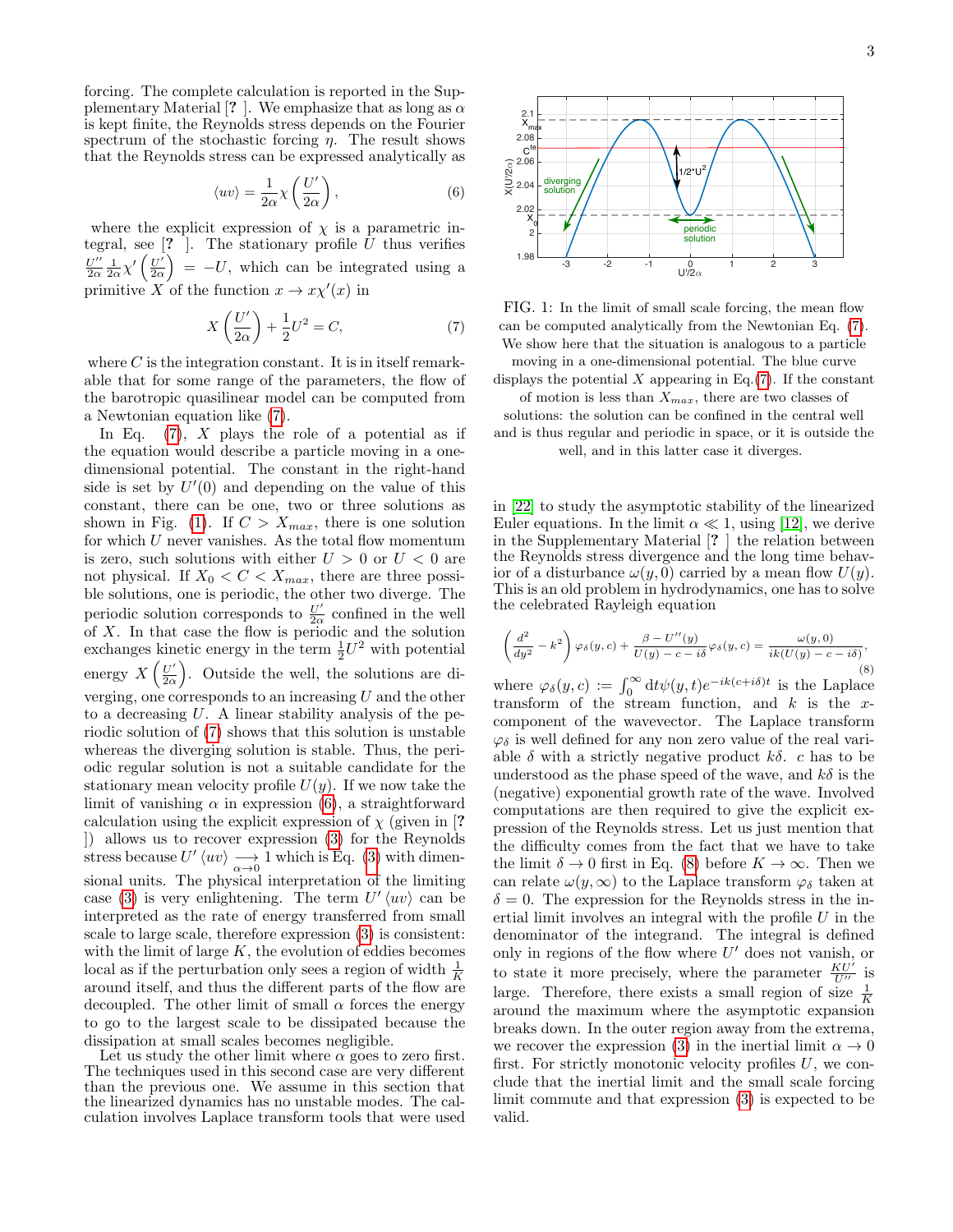<span id="page-3-2"></span>

FIG. 2: (a) Jet profiles obtained as an analytic solution of [\(9\)](#page-3-0) (red curve) together with a qualitative real velocity profile (blue curve). (b) Real velocity profile obtained in numerical simulations [\[23\]](#page-8-22). The analytic solution for  $U$  has divergences at the extrema that are regularized by a cusp at the eastward jet and a parabola at the westward jet.

Using expression [\(3\)](#page-1-1) for the Reynolds stress, we can solve Eq. [\(4\)](#page-1-2) for the stationary profile. It writes

<span id="page-3-0"></span>
$$
\frac{\mathrm{d}}{\mathrm{d}y}\left(\frac{\epsilon}{U'}\right) + U = 0.\tag{9}
$$

Whatever the value of the free parameter  $U'(0)$ , all profiles  $U$  are diverging in finite length. An example of such a profile  $U$  is given in Fig. [\(2a\)](#page-3-2). In red, we have plotted different solutions of Eq. [\(9\)](#page-3-0) together such that the mean velocity profile  $U$  is composed of many diverging jets. In blue, we have drawn at hand what we expect qualitatively from a real velocity profile. An example of a real profile obtained by numerical simulations in [\[23\]](#page-8-22) is displayed in Fig.[\(2b\)](#page-3-2). The fact that Eq. [\(9\)](#page-3-0) predicts diverging profiles U shows that the expression for the Reynolds stress [\(3\)](#page-1-1) is not valid everywhere in the flow, but it holds only in the spatial subdomains where the flow is monotonic, not at the extrema. We observe that both divergences are regularized, by a cusp at the eastward jet maximum, and by a parabolic profile at the westward jet minimum. The second aim of this paper is to explain the asymmetric regularization of the eastward and westward jets.

Numerical simulations like the one performed in Fig. [\(2b\)](#page-3-2) show that the mean velocity profile is regularized at a very small scale at its maximum. As we explained previously, there exists a region of typical size  $\frac{1}{K}$  around the maximum where the asymptotic expansion for the Reynolds stress breaks down. It is thus natural to choose the ansatz  $\widetilde{U}(y) := U\left(\frac{y}{K}\right)$ . The scaling in  $\frac{1}{K}$  implies that the ratio  $\frac{U''}{K\alpha}$  is very large at the cusp because  $U'' \propto$  $K^2$ . The cusp is then described by the inhomogeneous Rayleigh Eq. [\(8\)](#page-2-3). If we put the ansatz  $\hat{U}$  in (8) and

<span id="page-3-4"></span>

FIG. 3: The Reynolds stress divergence  $-\partial_y \langle uv \rangle$  (blue curve) computed for a parabolic profile  $\widetilde{U}(y) = -\frac{y^2}{2}$  $\frac{\sqrt{2}}{2}$  around its maximum  $y = 0$ . It is satisfying to observe that the red curve  $\frac{\tilde{U}''}{\tilde{U}'^2}$  matches the blue curve for large y according to expression [\(3\)](#page-1-1).

consider the limit of large  $K$ , we get

<span id="page-3-3"></span>
$$
\left(\frac{d^2}{dy^2} - \tan^2 \theta\right)\varphi_\delta(y, c) - \frac{\tilde{U}^v(y)}{\tilde{U}(y) - c - i\delta}\varphi_\delta(y, c) = \frac{e^{i \sin \theta y}}{\tilde{U}(y) - c - i\delta},\tag{10}
$$

where  $\cos \theta = \frac{k}{K}$ . The solution of this equation with  $\delta \rightarrow 0$  gives us the Laplace transform of the stream function with which we can express the Reynolds stress. The  $\beta$ -effect disappears completely from the equation of the cusp because in the region of the cusp, the curvature is so large that it overcomes completely the  $\beta$ -effect, as can be seen on the green curve of Fig. [\(2b\)](#page-3-2). Eq. [\(10\)](#page-3-3) together with the equations linking the Reynolds stress with  $\varphi$  have a numerical solution, which proves that our scaling  $\widetilde{U}(y) := U\left(\frac{y}{K}\right)$  is self-consistent. This solution can not be expressed analytically and depends on the Fourier spectrum of the stochastic forcing. An example of a numerical integration of the Reynolds stress divergence  $-\partial_y \langle uv \rangle$  for the cusp is displayed in Fig. [\(3\)](#page-3-4) for  $\widetilde{U}(y) = -\frac{y^2}{2}$  $\frac{y}{2}$  and a stochastic forcing with a semi annular Fourier spectrum where  $\theta$  ranges between  $-\frac{\pi}{3}$  and  $\frac{\pi}{3}$ . In Fig. [\(3\)](#page-3-4), the red curve is the asymptote  $\frac{\tilde{U}^{\prime\prime}}{\tilde{U}^{\prime\prime}}$  obtained from formula [\(3\)](#page-1-1) with  $\epsilon = 1$ . When a jet is in a stationary state, the cusp profile joins smoothly the outer region of the jet where the result [\(3\)](#page-1-1) is valid.

Another physical phenomenon at the maximum of the jet is called "depletion at the stationary streamlines" and has first been observed in [\[22\]](#page-8-21). It means that at critical latitudes where  $U' = 0$ , any vorticity perturbation of the flow  $\omega_0$  has to asymptotically vanish with time. One main consequence of this phenomenon is the relation

<span id="page-3-1"></span>
$$
U(y_{cr}) = -\frac{\epsilon K^2}{rU''(y_{cr})},\tag{11}
$$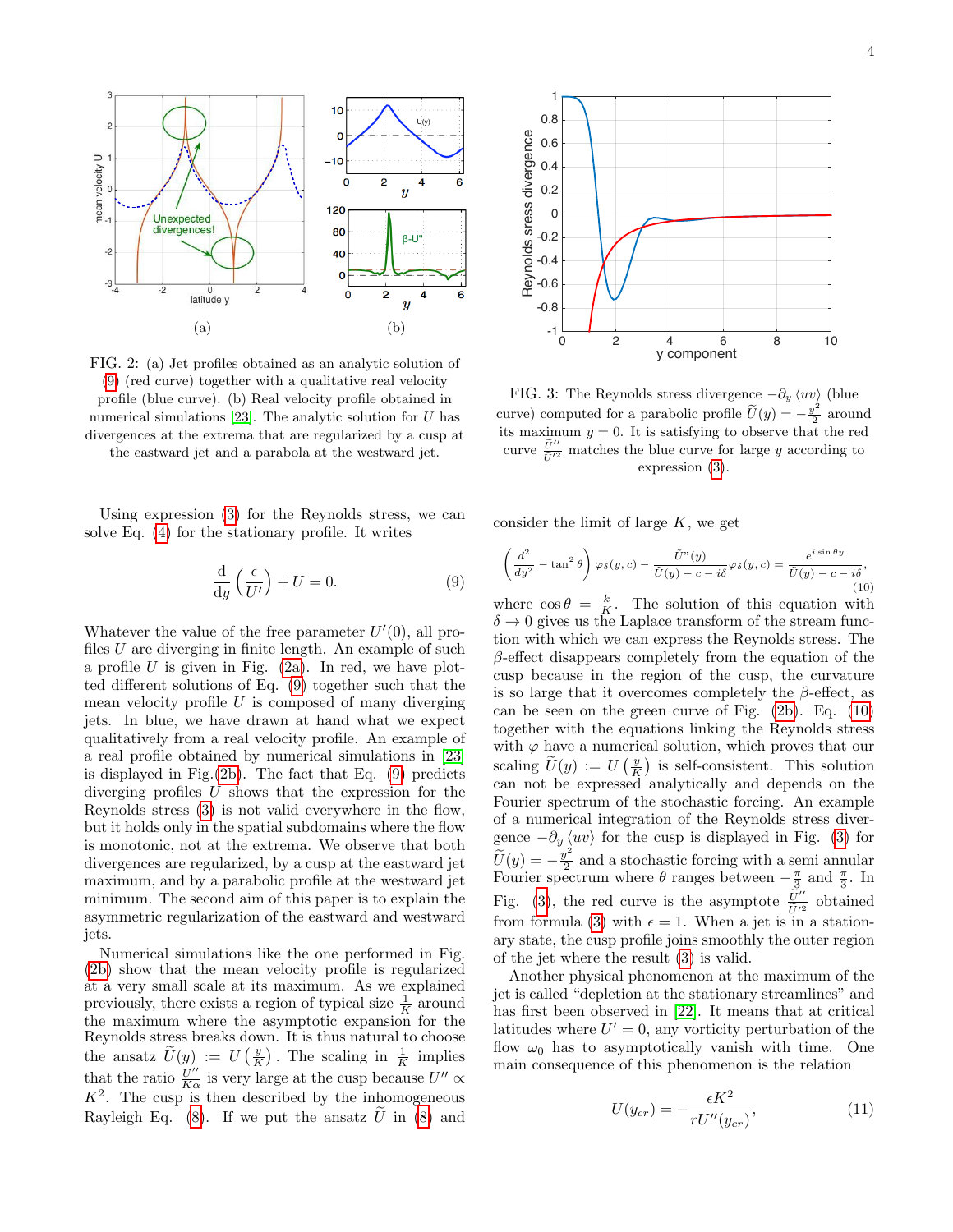where  $y_{cr}$  is the latitude of the extremum. From [\(11\)](#page-3-1) we learn that, even if the velocity profile of the cusp depends on the details of the forcing, the maximal curvature of the profile satisfies a more general relation, and it would therefore be very interesting to check it in full numerical simulations with different types of forcing spectra.

The previous discussion successfully explained the jet regularization of the eastward jet cusp. As clearly observed in Fig. [\(2b\)](#page-3-2), and from Jupiter data, westward jets do not produce cusps. At first sight, it may seem that all the theoretical arguments used so far, the energy balance, the asymptotic expansions, and the results [\(3\)](#page-1-1) and [\(11\)](#page-3-1), do not break the symmetry between eastward and westward jets, as  $\beta$  disappears from all these computations. However, as clearly stressed in [\[12\]](#page-8-11), the whole theoretical approach relies on an assumption of hydrodynamic stability for U. The asymmetry is clearly visible in the Rayleigh-Kuo criterion, that states that when  $\beta - U''$  change sign, an instability may develop. We will now argue that the turbulent flow is constantly oscillating between a stable and unstable solution, in order to control the westward jet behavior. This means that the flow is not linearly stable, but only marginally stable. As shown in the following, the instability is localized at the extremum of the westward jet, and the unstable mode has a very small spatial extension. That's why the flow can be considered as stable away from the westward extremum of the jet and the assumptions of expression [\(3\)](#page-1-1) are satisfied.

To check this marginal stability hypothesis, we solved numerically the homogeneous PDE for a perturbation carried by a mean flow

$$
\partial_t \omega + ikU\omega + ik(\beta - U'')\psi = 0.
$$
 (12)

We chose a parabolic mean velocity with a small perturbation at its minimum  $U(y) = \gamma \frac{y^2}{2} - \eta e^{-\frac{y^2}{\sigma^2}}$ . The main curvature  $\gamma$  is chosen to be slightly smaller than  $\beta$ , and we performed simulations using different values of  $\eta$  and  $\sigma$ . The result of one of those simulations is displayed in figure [\(4\)](#page-4-0). The red curve shows the Rayleigh-Kuo criterion  $\beta - U''$  which is locally violated around  $y = 0$ . The blue curve shows the amplitude of the perturbation  $|\omega^2(y,t)|-1$  from which we can then express the Reynolds stress divergence. We check that the growth rate of the perturbation is indeed exponential with time with a complex rate c.

In this paper we gave a global consistent picture of how a zonal jet is sustained in a steady state through continuous energy transfer from small scale to large scale. Eq. [\(7\)](#page-2-1) and [\(9\)](#page-3-0) are probably the most striking results of this work, showing for the first time that it is possible to find closed equations for the velocity profile of turbulent flows. It illustrates that, although far from equilibrium, turbulent flow velocity profiles may be described by self consistent equations, as density of other macroscopic profiles can be described in condensed matter physics. This is a fundamental property which existence is far from



FIG. 4: Amplitude of the perturbation  $|\omega^2(y,t)| - 1$ (blue curve) carried by a mean flow U. The Rayleigh-Kuo criterion  $\beta - U''$  is displayed in red. The simulation shows that the perturbation grows exponentially with the complex rate c.

-0.5 -0.4 -0.3 -0.2 -0.1 0 0.1 0.2 0.3 0.4 0.5

 $-2$   $-0.5$ 

0

2

4

6

8

 $10$ 

<span id="page-4-0"></span>12

obvious, and that no other approach was able to establish so far. In this paper, we have considered the case of a Rayleigh friction as the mechanism for removing energy that is transferred to the largest scale. Rayleigh friction is a rather ad-hoc type of damping (although it can be justified in certain cases involving, e.g., Ekman pumping). If one would consider other kinds of friction, for instance scale-selective damping, provided that this damping actually acts on the largest scales of the flow, in a corresponding inertial limit we expect most of our results to easily generalize (the proper dissipation operator should then replace Rayleigh friction in equation [\(4\)](#page-1-2)). Indeed the processes that explain the computation of the Reynolds stress are inertial in nature and independent from the dissipation mechanisms. As an example, the case of viscous dissipation has been discussed in section 5.1.2 of [\[12\]](#page-8-11), showing that while the regularization by viscosity is very different from the regularization by linear friction, the inertial results for the Reynolds stresses do coincide. This is true as far as the shear is non zero and equation [\(3\)](#page-1-1) is concerned; by contrast the regularization of the cusp is dissipation dependent. In some specific cases, changing the dissipation mechanism may induce specific instability modes, like boundary layer modes due to viscous dissipation, however such effects are expected to be non generic. Extension and generalizations of our approach can be foreseen for other geometries (on the sphere), for more comprehensive quasi-geostrophic models of atmosphere jets, and for classes of flows dominated by a strong mean jet, for instance in some instances of boundary layer theory.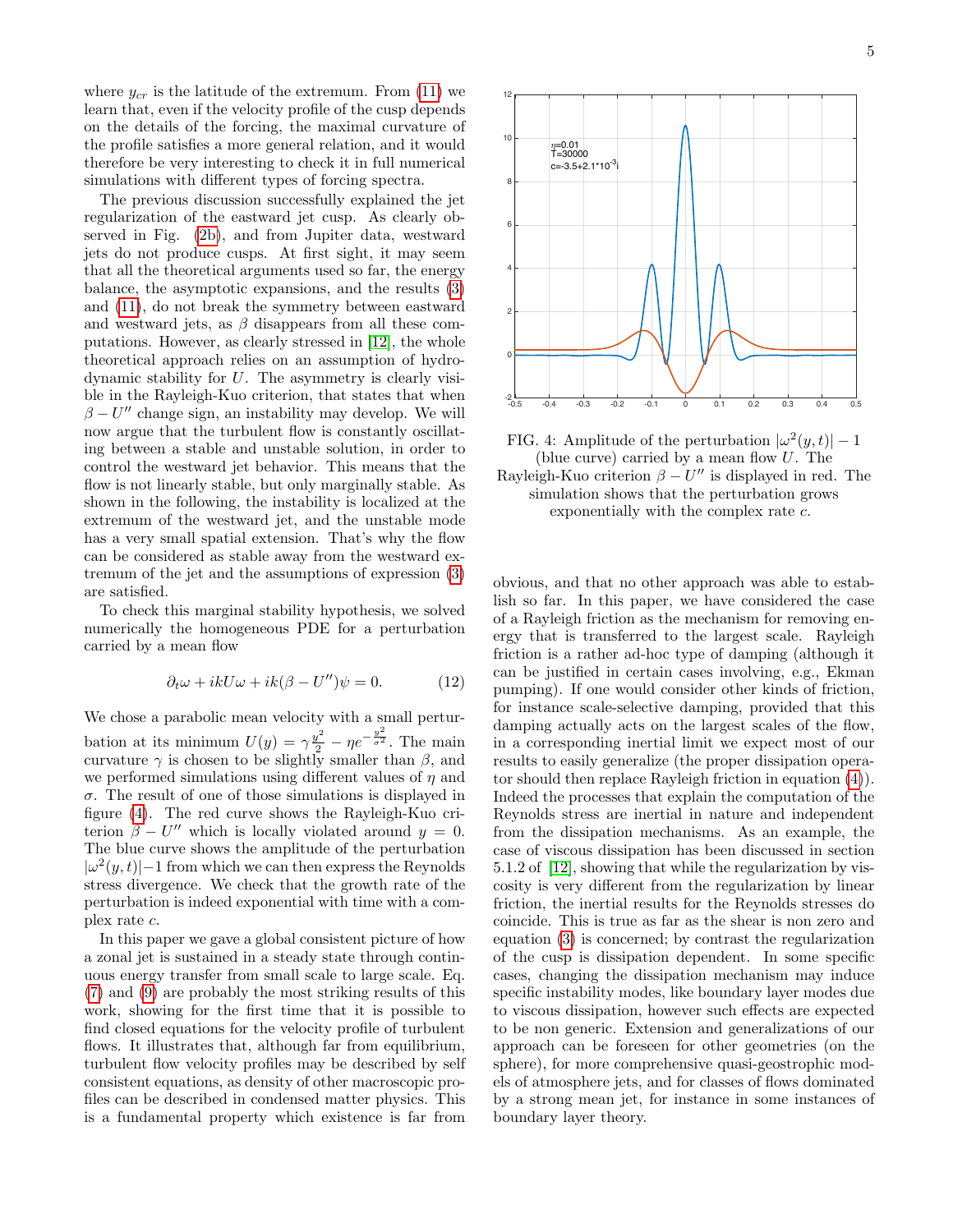## ACKNOWLEDGMENTS

We thank P. Ioannou for interesting discussion during the preliminary stage of this work. The research leading to these results has received funding from the European Research Council under the European Union's seventh Framework Program (FP7/2007-2013 Grant Agreement No. 616811).

## Appendix A: Computation of the Reynolds stress in the small scale forcing limit

This section is devoted to the computation of the Reynold's stress  $\langle uv \rangle$  using the stochastic equation for the fluctuations

<span id="page-5-0"></span>
$$
\partial_t \omega + U \partial_x \omega + (\beta - U^*) v = -\alpha \omega + \eta, \qquad (A1)
$$

which is equation (5) in the article. The noise  $\eta$  is white in time and has spatial correlation function  $C$ . Using the Ito convention for stochastic calculus, it is straightforward to obtain the enstrophy balance for the fluctuations

$$
\frac{1}{2}\partial_t \langle \omega^2 \rangle + (\beta - U'') \langle v \omega \rangle = -\alpha \langle \omega^2 \rangle + \frac{1}{2}C(0),
$$

and thus in statistical stationary state we get the very useful relation

$$
\langle v\omega\rangle = \frac{1}{U''-\beta} \left[ \alpha \left\langle \omega^2 \right\rangle - \frac{1}{2} C(0) \right].
$$

Thanks to the incompressibility condition,  $\langle v\omega \rangle$  is related to the Reynolds stress through  $\langle v\omega \rangle = -\partial_y \langle uv \rangle$ .

First we can take advantage of the invariance along the  $x$  direction by taking the Fourier transform of  $(A1)$ in x. The Fourier transform in  $y$  does not provide an obvious simplification as the profile  $U$  depends on  $y$ . However, we can use the linearity to express the solution as the sum of particular solutions for independent stochastic forcings  $\eta_l(y, t)$ . Each of these forcings has a correlation function  $c_l(y) = e^{ily}$ , this means that we have the relation  $\mathbb{E}[\eta_l(y,t)\eta_l(y',t)]=e^{il(y-y')}\delta(t-t')$ . We take the Fourier transform in x defined by  $\omega_k(y) := \frac{1}{L_x} \int dx \omega(x, y) e^{-ikx}$ with k taking the values  $\frac{2\pi}{L_x}n$ , n is an integer.  $\omega_{k,l}(y,t)$ is then defined as the function  $\omega_k(y, t)$  that is solution of [\(A1\)](#page-5-0) with a stochastic forcing with only one Fourier component  $(k, l)$ . We then obtain

<span id="page-5-1"></span>
$$
\langle v\omega \rangle = \frac{1}{U'' - \beta} \sum_{k,l} \frac{\hat{C}_{k,l}}{2} \left[ 2\alpha \left\langle |\omega_{k,l}|^2 \right\rangle - 1 \right], \quad (A2)
$$

where the positive constants  $\hat{C}_{k,l}$  are the Fourier coefficients of the spatial correlation function of the noise  $\eta$ ,  $\mathbb{E}[\eta(x, y, t) \eta(x', y', t')] = C(x - x', y - y') \delta(t - t')$ . Be careful that in this formula the bracket  $\langle |\omega_{k,l}|^2 \rangle$  denotes a stochastic averaging, because the zonal average is already taken into account by the sum over all vector k. The vorticity  $\omega_{k,l}(y,t)$  is the solution of the stochastic partial differential equation

<span id="page-5-2"></span>
$$
\partial_t \omega_{k,l} + ikU\omega_{k,l} + ik(\beta - U^*)\psi_{k,l} = -\alpha \omega_{k,l} + \eta_l. \tag{A3}
$$

 $\psi$  is the stream function defined through  $\Delta \psi = \omega$ . As the reader would have notice, we try to reduce the problem by expressing the solution as the sum of particular problems that we hope to be much simpler. Now we have to find an expression for  $\omega_{k,l}$  instead of the full solution  $\omega$ . We will go one step further and show that the stochastic problem described by the two equations [\(A2-](#page-5-1)[A3\)](#page-5-2) reduces in fact to a deterministic one, following [\[12\]](#page-8-11). Equation [\(A3\)](#page-5-2) can be formally written as

$$
\partial_t \omega_{k,l} + L_k[\omega_{k,l}] = -\alpha \omega_{k,l} + \eta_l,
$$

where

$$
L_k[\omega_{k,l}] = ikU\omega_{k,l} + ik(\beta - U^*)\psi_{k,l} \tag{A4}
$$

is a linear operator for a given  $U$ . Then we use the fact that the noise  $\eta_{k,l}$  is white in time and has an exponential correlation function  $c_l(y) = e^{ily}$  to express the quantity  $\langle |\omega_{k,l}|^2 \rangle$  as

<span id="page-5-4"></span>
$$
\langle |\omega_{k,l}|^2 \rangle = \int_{-\infty}^0 dt \ e^{2\alpha t} |e^{tL_k}[c_l]|^2.
$$
 (A5)

This formula should be understood as follows:  $e^{-tL_k}[c_l]$ is the solution at time  $t$  of the *deterministic equation*  $\partial_t \omega_d + L_k[\omega_d] = 0$  with initial condition  $c_l := y \rightarrow e^{ily}$ . The subscript d will mean that we are dealing with the solution of a deterministic equation. The exponential  $e^{2\alpha t}$  ensures the convergence of this integral. The great advantage to have reduced the stochastic problem to a deterministic one is that we now have to solve an hydrodynamic problem, the propagation of a vorticity fluctuation in a shear flow, a problem for which much has already been done in the literature.

We thus have to solve the deterministic equation

<span id="page-5-3"></span>
$$
\partial_t \omega_d + ikU\omega_d + ik(\beta - U'')\psi_d = 0, \tag{A6}
$$

and we will take advantage of the small scale forcing limit where  $K \to \infty$ . We will consider the case of an infinite space in the y direction, but we expect the result to be qualitatively similar for a finite space because it is sufficient that the scale of the forcing  $\frac{1}{K}$  is small compared to the domain size,  $\frac{1}{K} \ll L_y$ . Please be careful here that K and k are different,  $K^2 = k^2 + l^2$ . We consider the limit  $K$  infinite with both  $k$  and  $l$  going to infinity such that  $l = k \tan \theta$  with  $\theta$  a fixed constant. We will check that the limit  $K \to \infty$  and  $k \to \infty$  are not at all equivalent. As the leading order term in equation [\(A6\)](#page-5-3) is the free transport term  $ikU\omega$ , we will use the natural ansatz  $\omega_d(y,t) = A_{k,l}(y,t)e^{-ikU(y)t}$  in equation [\(A6\)](#page-5-3). We obtain for  $A_{k,l}$  the equation

<span id="page-5-5"></span>
$$
\partial_t A_{k,l} = -i \frac{U'' - \beta}{k} \int dY H_0(Y) A_{k,l} \left( y - \frac{Y}{k}, t \right) e^{ik \left( U(y) - U(y - \frac{Y}{k}) \right)t},\tag{A7}
$$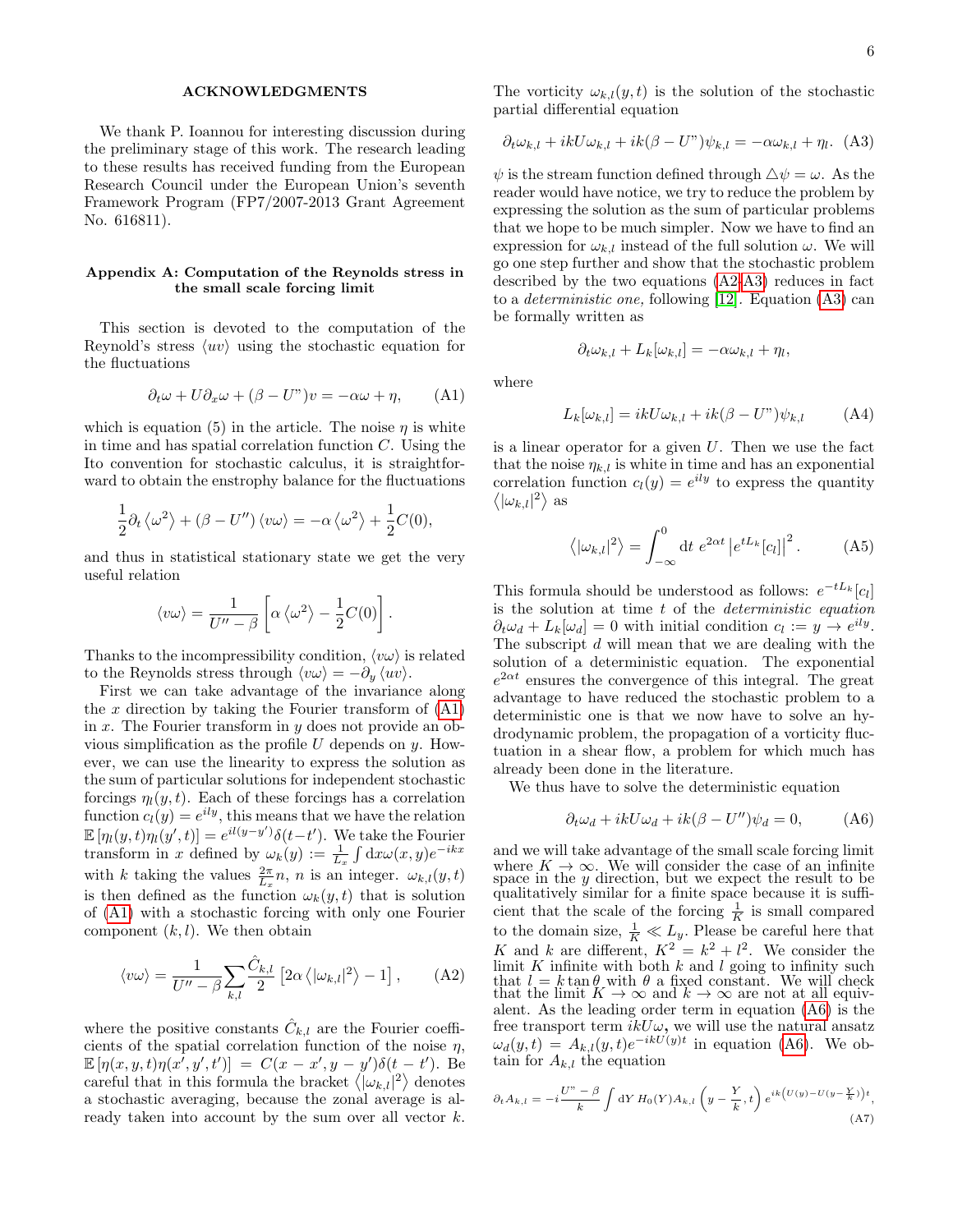where  $H_0$  is the Green function of the Laplacian operator  $\left(\frac{\partial^2}{\partial y^2} - 1\right)$  solving  $\left(\frac{\partial^2}{\partial y^2} - 1\right) H_0(y) = \delta(y)$ . The Green function for the full Laplacian  $\left(\frac{\partial^2}{\partial y^2} - k^2\right)$  writes  $H_k(y) = \frac{1}{2|k|} H_0(|ky|)$ . For infinite space, we have thus  $H_0(y) = \frac{1}{2}e^{-|y|}$ . This expression is very convenient to do asymptotic calculations because, as the reader can see,  $\partial_t A_{k,l}$  is of order  $\frac{1}{k}$  and thus goes to zero for large k. At zero order, we have only free transport of the perturbation, and the expression of  $\omega$  is given by  $\omega(y,t) = \omega(y,0)e^{-ikU(y)t}$ . The computation of the next order is more technical. From equation [\(A5\)](#page-5-4) we have the basic equality

$$
2\alpha \langle |\omega_{k,l}|^2 \rangle = 2\alpha \int_0^{+\infty} e^{-2\alpha t} |A_{k,l}(y,t)|^2 dt.
$$

Again, the bracket  $\langle \rangle$  is simply a stochastic averaging. An integration by parts gives

$$
2\alpha \left\langle |\omega_{k,l}|^2 \right\rangle = |A_{k,l}(y,0)|^2 + 2\mathcal{R}e \int_0^{+\infty} e^{-2\alpha t} A_{k,l}(y,t)^* \partial_t A_{k,l}(y,t) dt.
$$

Because  $|A_{k,l}(y,0)|^2 = 1$ , it compensates exactly the −1 coming from the enstrophy injection in expression [\(A2\)](#page-5-1). Replacing  $\partial_t A_{k,l}$  using [\(A7\)](#page-5-5) and equation (A2) that gives the expression of  $\mathcal{R}e \langle v_{k,l} \omega_{k,l} \star \rangle$ , we get the exact expression for the Reynolds stress divergence

.

.

with  $\tan \theta = \frac{l}{k}$ . One could check easily that the expres-sion [\(A8\)](#page-6-0) is zero when  $b = 0$ , that's why we have to keep the b term to get the leading order term in the expansion in powers of  $1/K$ .

We now prove that the second term in the expansion of  $A_{k,l}^*(y,t)A_{k,l}(y-\frac{Y}{k},t)$  is zero. With expression [\(A7\)](#page-5-5), we compute

$$
\partial_t A_{k,l}(y,0) = -i \frac{U'' - \beta}{k} \frac{e^{ily}}{1 + \tan^2 \theta},
$$

and then

$$
A_{k,l}^{*}(y,0)\partial_{t}A_{k,l}\left(y-\frac{Y}{k},0\right) = -i\frac{U''-\beta}{k}\frac{e^{-il\frac{Y}{k}}}{1+\tan^{2}\theta}
$$

$$
\partial_{t}A_{k,l}^{*}(y,0)A_{k,l}\left(y-\frac{Y}{k},0\right) = i\frac{U''-\beta}{k}\frac{e^{-il\frac{Y}{k}}}{1+\tan^{2}\theta}
$$

The sum of both terms is zero. The next contribution then implies two derivatives and is of order  $\frac{1}{K^2}$ .

The presence of both exponentials in [\(A8\)](#page-6-0) allows us to invert the order of integration and integrate the time first. We get

$$
\mathcal{R}e\left\langle v_{k,l}\omega_{k,l}^*\right\rangle\underset{K\uparrow\infty}{\sim}\frac{\hat{C}_{k,l}}{2k}\mathcal{I}m\int\mathrm{d}Y\,\frac{e^{-|Y|}e^{-iY\tan\theta}}{2\alpha-i(aY-bY^2)}
$$

Now we have to use that  $b := \frac{U''}{2k}$  $\frac{U''}{2k}$  is small and develop the denominator. This gives

$$
\mathcal{R}e\left\langle v_{k,l}\omega_{k,l}^*\right\rangle = \frac{\hat{C}_{k,l}}{k}\mathcal{I}m\int_0^{+\infty} dt...
$$
  
\n...  $\int dY H_0(Y)A_{k,l}^*(y,t)A_{k,l}(y-\frac{Y}{k},t) e^{ik(U(y)-U(y-\frac{Y}{k}))t}e^{-2\alpha t}\mathcal{R}e\left\langle v_{k,l}\omega_{k,l}^*\right\rangle \underset{K\uparrow\infty}{\sim} \frac{\hat{C}_{k,l}}{2k}\mathcal{I}m\int dY \frac{e^{-|Y|}e^{-iY\tan\theta}}{2\alpha - i\alpha Y + i bY^2}$   
\nNow we will have to use our hypothesis  $K \to \infty$  to go  
\non in the computation. Here comes a small subtlety,  
\n
$$
\sum_{K\uparrow\infty} \frac{\hat{C}_{k,l}}{-\frac{\hat{C}_{k,l}}{2k}\mathcal{I}m\int dY bY^2 \frac{\partial}{\partial(aY)}\left\{\frac{e^{-|Y|}e^{-iY\tan\theta}}{2\alpha - i\alpha Y}\right\}}
$$

the l component does not appears explicitly, it is hidden in the initial condition  $A_{k,l}(y,0) = e^{ily}$ . Therefore we cannot just expand  $A_{k,l}$   $(y - \frac{Y}{k}, t)$  in power of  $\frac{1}{k}$  as one may guess at first sight. But expression [\(A7\)](#page-5-5) tells us that  $\partial_t A_{k,l} \to 0$  as K goes to infinity. The right way to do the asymptotic expansion consists in an expansion of  $A_{k,l}(y, t)$  wrt time and we use that each temporal derivation of  $A_{k,l}$  is smaller of order  $\frac{1}{K}$ 

$$
A_{k,l}^*(y,t)A_{k,l}(y - \frac{Y}{k},t) = A_{k,l}^*(y,0)A_{k,l}(y - \frac{Y}{k},0) ...
$$
  
 
$$
\dots + t\partial_t \left[A_{k,l}^*(y,t)A_{k,l}(y - \frac{Y}{k},t)\right]_{t=0} + O\left(\frac{1}{K^2}\right),
$$

and we expand also  $U$  using that  $k$  is large

$$
k\left(U(y) - U(y - \frac{Y}{k})\right) = U'(y)Y - \frac{U''(y)}{2k}Y^2
$$
  
 :=  $aY - bY^2$ .

The last expression defines a and b. Using that  $A_{k,l}(y,0) = e^{ily}$ ,  $H_0(Y) = \frac{1}{2}e^{-|Y|}$  for infinite space, the first nonzero contribution is given by

<span id="page-6-0"></span>
$$
\mathcal{R}e\left\langle v_{k,l}\omega_{k,l}^*\right\rangle \underset{K\uparrow\infty}{\sim} \frac{\hat{C}_{k,l}}{2k} \mathcal{I}m \iint \mathrm{d}Y \mathrm{d}t \, e^{-|Y|} e^{-iY \tan \theta} e^{i\left(aY - bY^2\right)t - 2\alpha t},\tag{A8}
$$

Now comes a trick:  $U''Y \frac{\partial}{\partial (U'Y)} = Y \frac{\partial (U'(y)Y)}{\partial y}$  $\frac{\partial^{\prime}(y)Y}{\partial y} \frac{\partial}{\partial(U^{\prime}(y)Y)} =$  $Y\frac{\partial}{\partial y}$  and, recalling that  $b = U''/2k$ , we can put the derivative in  $y$  in front of the integral. This is a method to recognize that our expression is a derivative in  $y$  and get the analytic expression of the Reynolds stress. The idea to recognize a derivative seems to fall from nowhere, but it comes in fact from the work [\[15\]](#page-8-14) and the expression they derived for the Reynolds stress. In Fourier space, the incompressibility condition writes  $Re\langle v_{k,l}\omega_{k,l}^*\rangle =$  $\overline{I}$ 

$$
-\partial_y \mathcal{R}e \langle u_{k,l} v_{k,l}^* \rangle, \text{ we then get}
$$

$$
-\partial_y \mathcal{R}e \langle u_{k,l} v_{k,l}^* \rangle \underset{K \uparrow \infty}{\sim} -\frac{\hat{C}_{k,l}}{4k^2} \frac{\partial}{\partial y} \mathcal{I}m \int dY \frac{Y e^{-|Y|} e^{-iY \tan \theta}}{2\alpha - i aY}
$$

and finally

$$
\mathcal{R}e\left\langle u_{k,l}v_{k,l}^*\right\rangle \underset{K\uparrow\infty}{\sim} C^{te} + \frac{\hat{C}_{k,l}}{4k^2}\mathcal{I}m\int\mathrm{d}Y \frac{Ye^{-|Y|}e^{-iY\tan\theta}}{2\alpha - i\alpha Y}.
$$

The integration procedure defines  $\langle uv \rangle$  up to a constant. This constant has no influence on the solution of the equation for the mean velocity profile, equation (4) in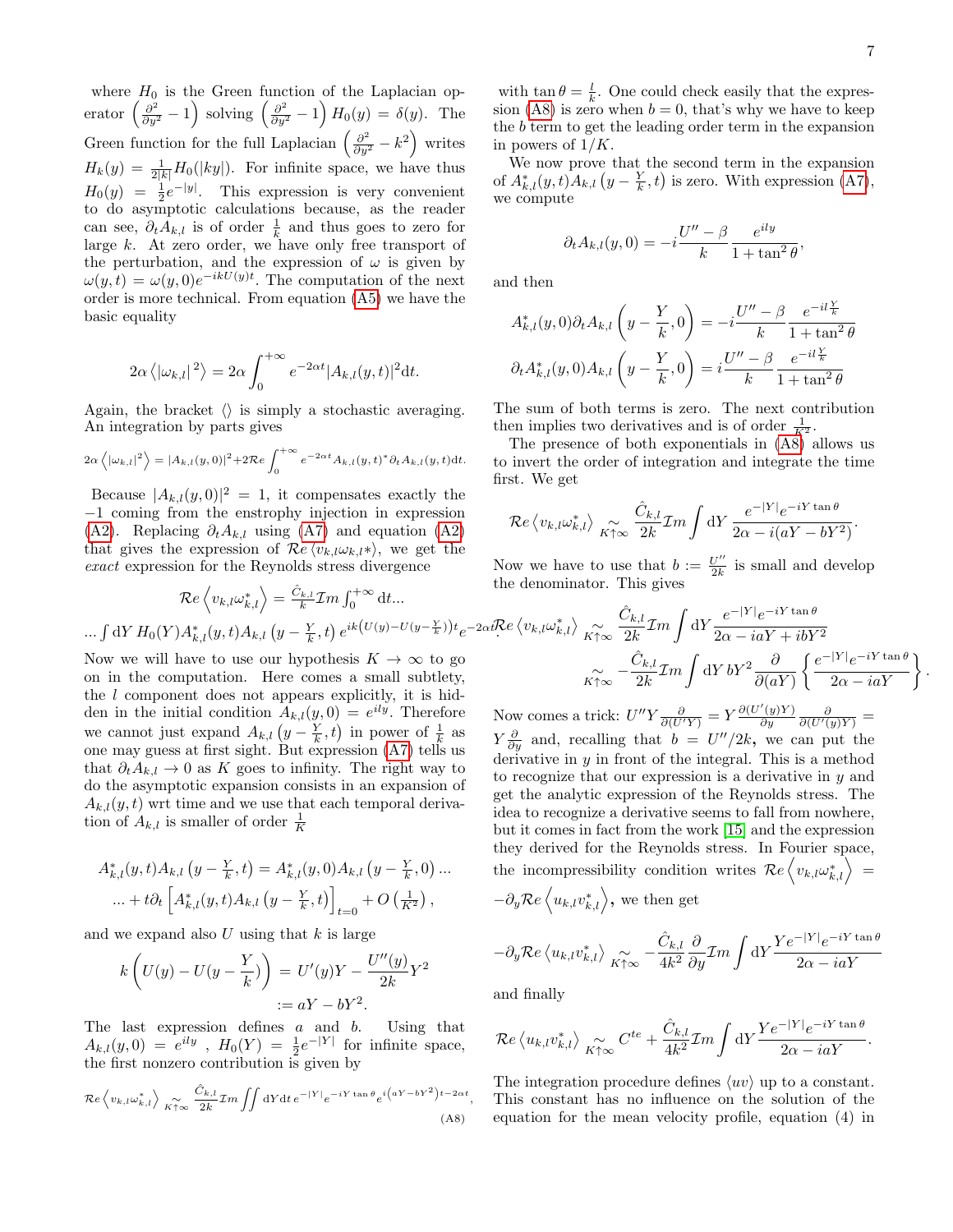<span id="page-7-0"></span>

FIG. 5: Typical spectrum of the stochastic forcing

the article. In general, the expression of the Reynolds stress will depend on the boundary conditions.

Let us comment on this result. The parameter  $\alpha$  is small because we have done the quasilinear approximation, but we keep it finite. It has a regularizing effect, and ensures that the integral remains well defined for every profile U even if  $U' = 0$  somewhere in the flow. The result above does not really makes sense for  $\theta$  close to  $\frac{\pi}{2}$  but the value  $\frac{\pi}{2}$  is excluded because we assumed that the stochastic forcing does not inject energy in the mean flow. In numerical simulations, the spectrum of the stochastic forcing is often an annulus with a weight function to make it more or less anisotropic. The Fourier component  $k = 0$  is excluded because it corresponds to a direct stochastic forcing on the zonal flow (see figure [\(5\)](#page-7-0)). To get results we can compare to simulations, we have to integrate the contributions to the Reynolds stress over the whole spectrum.

We will thus define a weight function  $\hat{g}(\tan \theta)$  such that the correlation function Fourier component is  $\hat{C}_{k',l'} =$  $\hat{g}(\tan \theta)K\delta(K'-K)$ . On figure [\(5\)](#page-7-0) for example, we have a constant function  $\hat{g}$  except around the excluded values  $\frac{\pi}{2}$  and  $-\frac{\pi}{2}$ . We approximate the discrete sum in [\(A2\)](#page-5-1) by an integral assuming  $\frac{1}{L_x} \ll dK$ . Because we have fixed the mean kinetic energy to 1, the function  $\hat{g}$  must satisfy

$$
\frac{1}{2} \iint dk' dl' \frac{\hat{C}_{k',l'}}{K'^2} = \frac{1}{2} \iint K' dK' d\theta \frac{\hat{g}(\tan \theta) K \delta(K'-K)}{K'^2}
$$

$$
= \int_{-\infty}^{+\infty} dx \frac{\hat{g}(x)}{1+x^2}
$$

$$
= 1,
$$

In the last integral, we have done the change of variable  $tan\theta = x$ . Using this function to characterize the spectrum, we obtain the simple expression for the Reynold's stress

$$
\langle uv \rangle (y) = \pi \text{Im} \int_{-\infty}^{+\infty} \frac{Y e^{-|Y|} g(-Y)}{(2\alpha - iU'(y)Y)} \text{d}Y,
$$
 (A9)

where g is the inverse Fourier transform of  $\hat{g}$ ,  $g(Y)$  =  $\frac{1}{2\pi} \int dx \hat{g}(x) e^{iYx}$ . Now that we have an expression for the Reynolds stress in terms of the mean profile  $U$  we can solve the equation for the mean velocity profile and find the stationary solution, if any. We let  $\chi$  be the function defined through  $\chi(x) := \pi \text{Im} \int_{-\infty}^{+\infty}$  $Ye^{-|Y|}g(-Y)$  $\frac{g(-Y)}{(1-ixY)}$ dY, and the stationary profile is defined by the set

$$
\partial_y \langle uv \rangle = -U
$$

$$
\langle uv \rangle = \frac{1}{2\alpha} \chi \left( \frac{U'}{2\alpha} \right).
$$

The beautiful fact is that this system is integrable. If we replace  $\langle uv \rangle$  in the first equation, it comes

$$
\frac{U''}{2\alpha} \frac{1}{2\alpha} \chi' \left(\frac{U'}{2\alpha}\right) = -U,\tag{A10}
$$

so we can now multiply the equality by  $U'$  and integrate. Let X be a primitive of  $x\chi'(x)$  and we have

$$
X\left(\frac{U'}{2\alpha}\right) + \frac{1}{2}U^2 = C^{te},\tag{A11}
$$

this is equation [7](#page-2-1) in the article.

## Appendix B: Expression of the Reynolds stress in the inertial limit

The aim of this section is to explain how we can compute the Reynolds stress in the inertial limit  $\alpha \to 0$  starting from the relation [\(A2\)](#page-5-1). We have to compute

<span id="page-7-2"></span>
$$
2\alpha \langle |\omega_{k,l}|^2 \rangle = 2\alpha \int_{-\infty}^0 dt \ e^{2\alpha t} |e^{tL_k}[c_l]|^2, \qquad \text{(B1)}
$$

where  $e^{-tL_k}[c_l] := \omega_d$  is the solution to the deterministic equation

<span id="page-7-1"></span>
$$
\partial_t \omega_d + ikU\omega_d + ik(\beta - U^*)\psi_d = 0
$$
 (B2)  

$$
(\partial_y^2 - k^2)\psi_d = \omega_d
$$

.

with initial condition  $c_l(y) = e^{ily}$ . We will first assume there are no neutral modes solutions of [\(B2\)](#page-7-1). First, we do the change of time scale  $2\alpha t \rightarrow t$  in the integral of [\(B1\)](#page-7-2). It gives us

$$
2\alpha \langle |\omega|^2 \rangle = \int_{-\infty}^0 dt \, e^t \left| e^{\frac{t}{2\alpha} L_k} [c_l] \right|^2
$$

When  $\alpha$  goes to zero, the term  $e^{\frac{t}{2\alpha}L_k}[c_l]$  is the long time limit of the solution of [\(B2\)](#page-7-1). We use the nontrivial result for the case of non monotonous flows, of [\[22\]](#page-8-21), that there exists a function  $\omega_d^{\infty}(y)$  such that  $\omega_d(y,t)$   $\underset{t\to\infty}{\sim}$  $\omega_d^{\infty}(y)e^{-ikUt}$  when there are no neutral modes. Hence  $\left| e^{\frac{t}{2\alpha}L_k}[c_l] \right| \to |\omega_d^{\infty}(y)|$ , and the presence of the exponential in the integral ensures the convergence of the whole. This proves that without neutral modes

$$
2\alpha \left\langle |\omega|^2 \right\rangle \underset{\alpha \to 0}{\longrightarrow} |\omega_d^{\infty}|^2.
$$